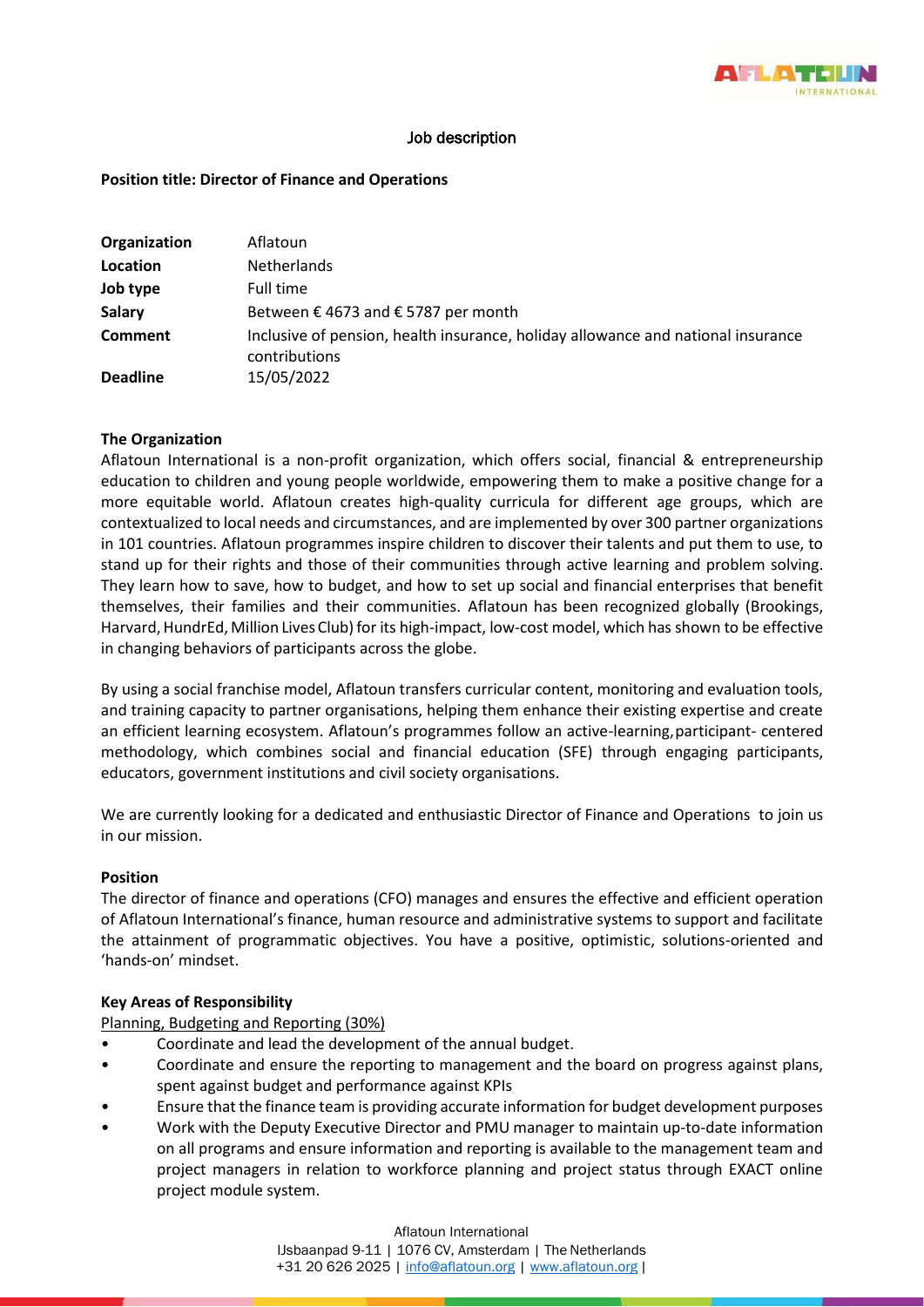

## Financial Management (30%)

- Review and maintain financial policies and processes, ensure the necessary training and coaching to the various teams in their implementation and ensure compliance.
- Safeguard the financial resources entrusted to the organization by advising on and/or managing financial assets, financial planning and cash management activities and by monitoring and the effectiveness of internal controls and implementing improvements where required.
- Accountable for fiduciary integrity/responsibility for funds and assets taking decisions on all operational and financial transactions, disbursement of funds, and administrative arrangements including a review of all contracts.
- Provide oversight for the finance officer/accountant to ensure the accuracy of all accounting, payroll and banking transactions and the timely submission of tax-related documentation.
- Administer the accounting system, including maintenance of the budget and accounting data structure.
- Develop the annual financial statements and coordinate external financial audits, together with an external financial consultant.

### Human Resources and Payroll 15%

- Review HR policies on a yearly basis to ensure compliance and adapt what is necessary to ensure their effectiveness.
- Establish and maintain equity, transparency and consistency in the interpretation, determination, implementation, and Operations of HR policies, procedures and guidelines on all HR related matters applicable to the staff.
- Ensure timely, equitable, transparent and systematic Operations of all HR benefits, entitlements, contracts renewal and termination, performance management, promotions, staff development and other HR activities.
- In close collaboration with the deputy CEO, ensure accountability in all areas of HR by ensuring that performance management is being implemented as per the policies and procedures in place and staff are provided with the necessary coaching, counselling, staff development and learning activities.
- Provide ongoing strategy guidance, interpretation and technical support to management. Provides accurate and sound technical analysis and timely support to the management and planning process as it relates to budget planning, staffing, organization design, change management and other HR strategy planning and development deliberations
- Review and update of job descriptions for employees as required.
- Ensure the maintenance of employee data and the effective Operations of the leave management and timekeeping system.

# Office Management, Logistics and Information & Communications Technology (10%)

- Advise the CEO and update staff on Financial, Human Resource and Administrative policies, procedures rules and regulations, providing authoritative advice and administrative support. Decides on the appropriate application and interpretation of administrative rules, regulations, policies and procedures. Ensures arriving staff are well briefed on all necessary administrative procedures and requirements.
- Ensure the smooth running of Aflatoun International's ICT systems, including approving service providers, hardware purchases and making recommendations to management on new systems and appropriate policies to ensure data security and protection.
- Develop and maintain travel, insurance and security policies and processes.
- Work with management team to establish procurement panels for key service providers (eg. consultants, translators, etc).

### Other responsibilities (15%)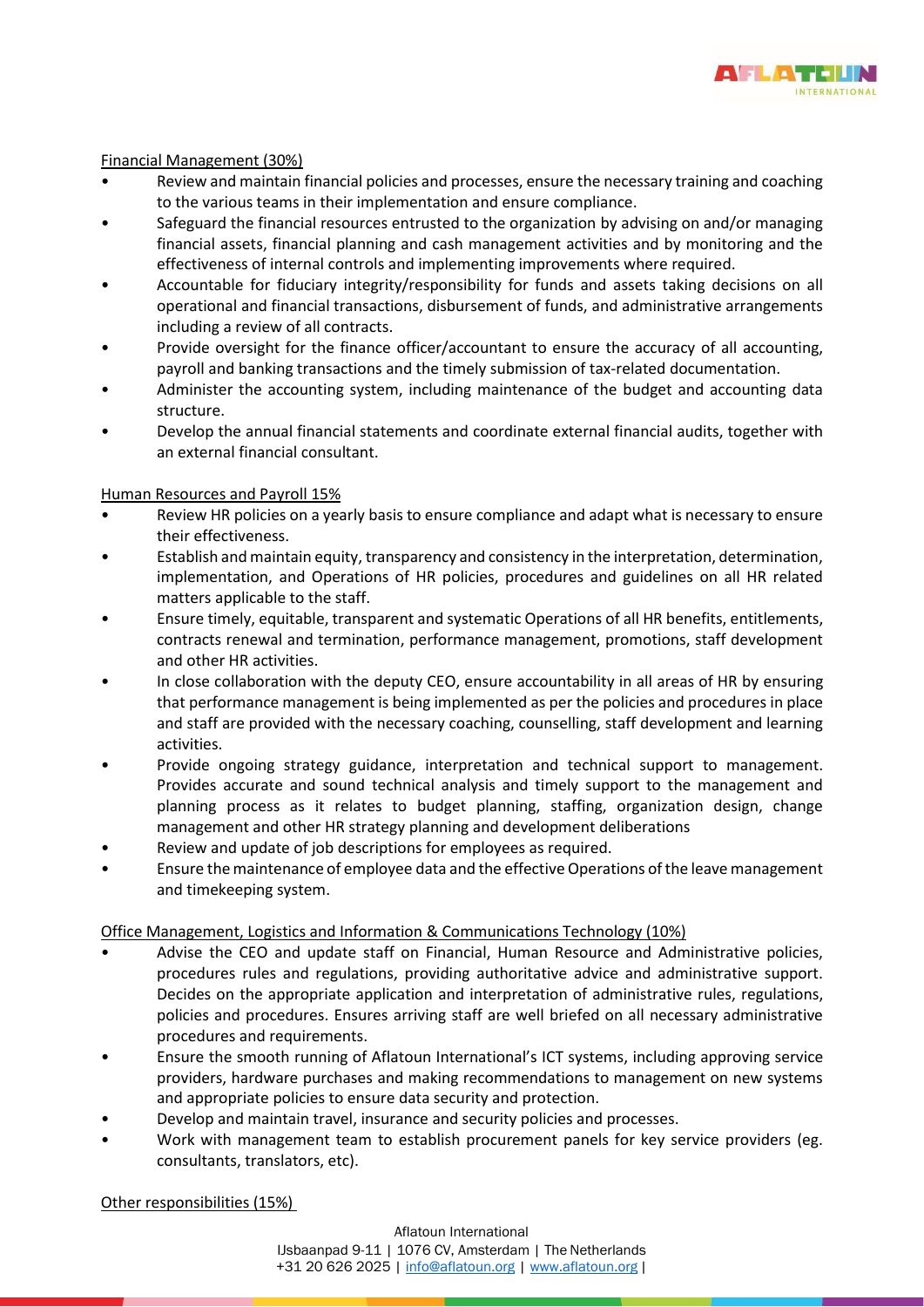

- Team and budget management
	- $\circ$  Positively contribute to management team discussion and decisions, and the effective running of the organization;
	- $\circ$  Team leadership, including communicating the organization's vision and strategy, coaching and developing the capacity of staff, ensuring compliance with organizational policies and procedures, identifying issues and resolving conflicts;
	- $\circ$  Line management of the operations staff, consultants, interns and volunteers;
	- o Maximize effectiveness of operations spend and ensure department activities are delivered within budget.
- Perform other duties and tasks, consistent with the skills and expertise, as required in nonroutine circumstances.

# **Non-technical responsibilities as Aflatoun staff**

- Positively contribute to team discussions and the effective running of the organisation;
- Cross-departmental collaboration, compliance with organisational policies and procedures including submitting monthly timesheets;
- Promote Aflatoun's work on social media;
- Perform other duties and tasks, consistent with the skills and expertise, as required in non-routine circumstances;
- Be willing to adapt to different tasks and different cross-organisational tasks, this includes but is not limited to helping deliver Aflatoun events such as the International Conferences and staff retreats.

### **Required Skills & Qualifications**

- Minimum 7-10 years of experience in relevant positions including direct responsibility for managing staff and organisational budgets. Experience with international programming and project management in an NGO setting is considered an asset.
- University degree (master's degree) in a relevant area such as Accounting / Finance / Business Operations.
- Strategic Human Resource planning and management experience.
- Knowledge of accounting system Exact Online, Dutch Tax and HR/Arbo rules and experience with payroll are considered to be an asset to the job.
- Sound knowledge of financial management & control rules and practices as applied in the Netherlands.
- Able to interpret and clearly explain complex financial data to management and non-finance staff.
- Excellent written and verbal communication skills, English (i.e. fluency in English is a prerequisite). Other language skills such as in Dutch, Spanish, French or German are a plus.
- Target-driven and achievement-oriented management style
- Ability to and experienced in working within a multicultural team
- Proactive outlook: hands-on can-do mentality, flexible, not a 'nine to five' approach.
- Proven experience in managing people, building capacity and sharing knowledge.
- Proven experience of and ability to plan effectively at the organisational level.
- Experience of budgeting and managing resources.
- Excellent influencing and relationship building skills.
- Tenacity in seeking results and a high level of representational and negotiation skills.
- Proficient in use of relevant IT systems including accounting, timekeeping and customer relationship management systems and highly proficient producing data analysis and reporting in excel.

### **Employment details**

Aflatoun International The position is for a full-time workweek (40 hours). We offer a dynamic and pleasant multicultural

IJsbaanpad 9-11 | 1076 CV, Amsterdam | The Netherlands +31 20 626 2025 | [info@aflatoun.org](mailto:info@aflatoun.org) [| www.aflatoun.org](http://www.aflatoun.org/) |